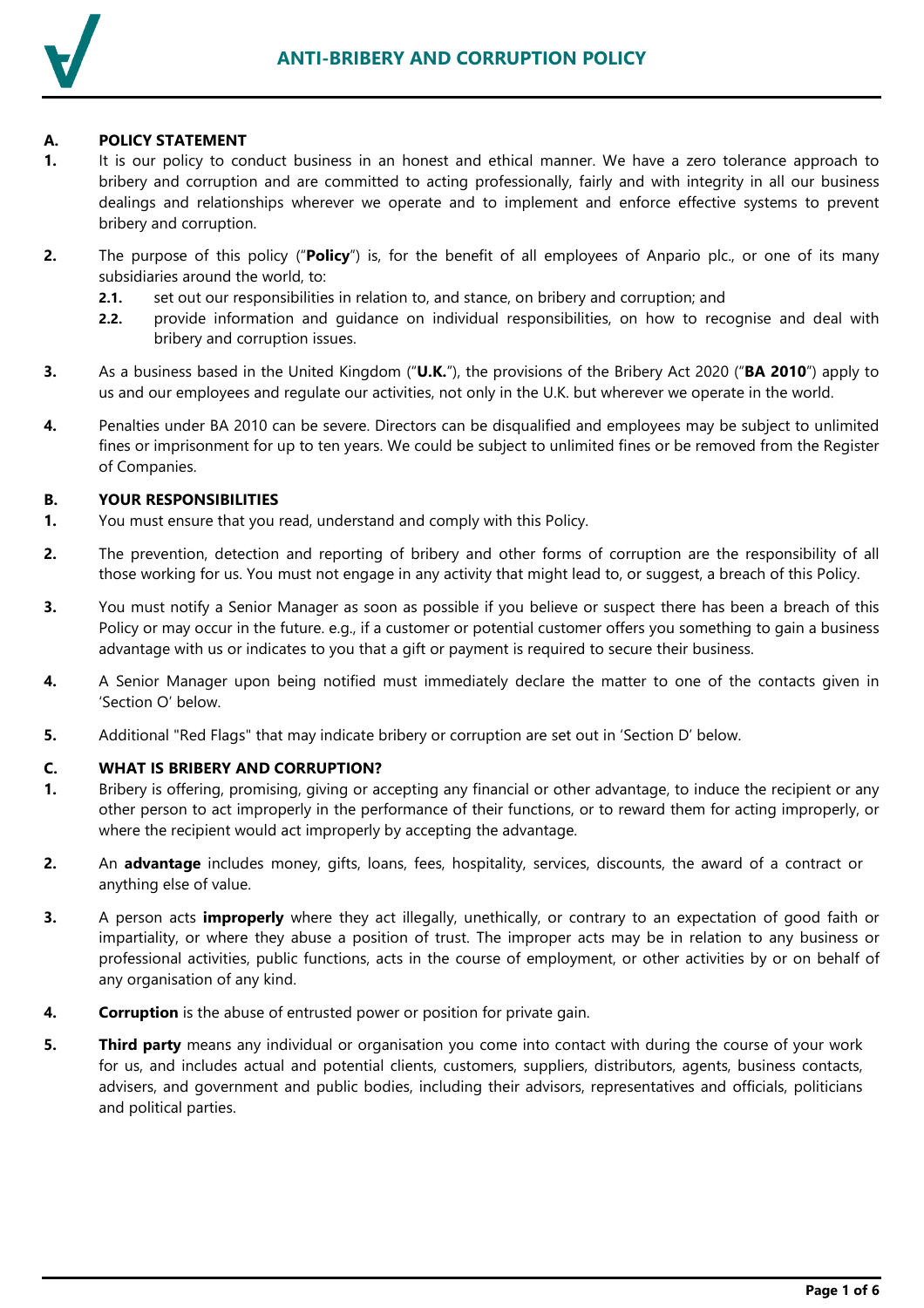#### **OFFERING A BRIBE**

*We are tendering for business, and you offer the potential customer tickets to a major sporting event, but only if they agree to do business with us.*

*This would be an offence as you are making the offer to gain a commercial and contractual advantage through improper conduct.* 

*We may also be found to have committed an offence because the offer has been made to obtain business for us improperly and we have not prevented it. It may also be an offence for the potential client to accept your offer.*

#### **RECEIVING A BRIBE**

*A supplier gives your nephew a job but makes it clear that in return they expect you to use your influence in our organisation to ensure we continue to do business with them.*

*It is an offence for a supplier to make such an offer. It would be an offence for you to accept the offer as you would be doing so to gain a reward for acting improperly.*

#### *BRIBING A FOREIGN OFFICIAL*

*You arrange for the business to pay an additional "facilitation" payment to a foreign official to speed up an administrative process, such as registering our products.*

*The offence of bribing a foreign public official is committed as soon as the offer is made. This is because it is made to gain a business advantage for us through improper conduct. We may also be found to have committed an offence.*

### <span id="page-1-0"></span>**D. OUR RISKS**

- **1.** We have identified the following as some of the particular risks relevant for our business:
	- $\checkmark$  we operate in many countries around the world and in some of these the culture of bribing local officials is regarded as normal practice;
	- we operate in some of the most difficult countries in the world which have been "sanctioned" by international organisations such as the United Nations and the European Union;
	- our products need to be accompanied by a health certificate and registered when they arrive in the destination country. This will often require the payment of a registration fee and interaction with local officials and governmental departments. Difficulties can arise if the destination country changes its regulations in respect of product registration creating the need for a second or retrospective registration, especially if our customer services are under pressure to ship products quickly;
	- some smaller agents, distributors and customers are in remote and/or distant parts of the world, may not be well known to us and information difficult to obtain;
	- it is routine and acceptable business practice to pay commission to overseas agents for selling products. However, if commission payments are not transparent and provided for in a signed commission agreement, they may be a appear to be a bribe;
	- $\checkmark$  it can be challenging to always know or control the behaviour of distributors or agents.

### **RED FLAGS:** The following is a list of possible red flags that may arise during the course of your working for us and which may raise concerns under the B.A 2010.

- you become aware that a third party, (for example one of our agents or distributors), engages in, or has been accused of engaging in, improper business practices;
- $\checkmark$  you learn that a third party has a reputation for paying bribes, or requiring that bribes are paid to them, or has a reputation for having a "special relationship" with foreign government officials;
- a third party insists on receiving a commission or fee payment before committing to sign up to a contract with us, or carrying out a government function or process for us;
- a third party requests payment in cash or refuses to sign a formal commission or fee agreement, or refuses to provide an invoice or receipt for a payment made;
- a third party requests that payment is made to a country or geographic location different from where the third party resides or conducts business or to a third party;
- a third party requests an unexpected additional fee or commission to "facilitate" a service;
- a third party demands lavish entertainment or gifts before commencing or continuing contractual negotiations or provision of services;
- a third party requests that a payment is made to "overlook" potential legal violations;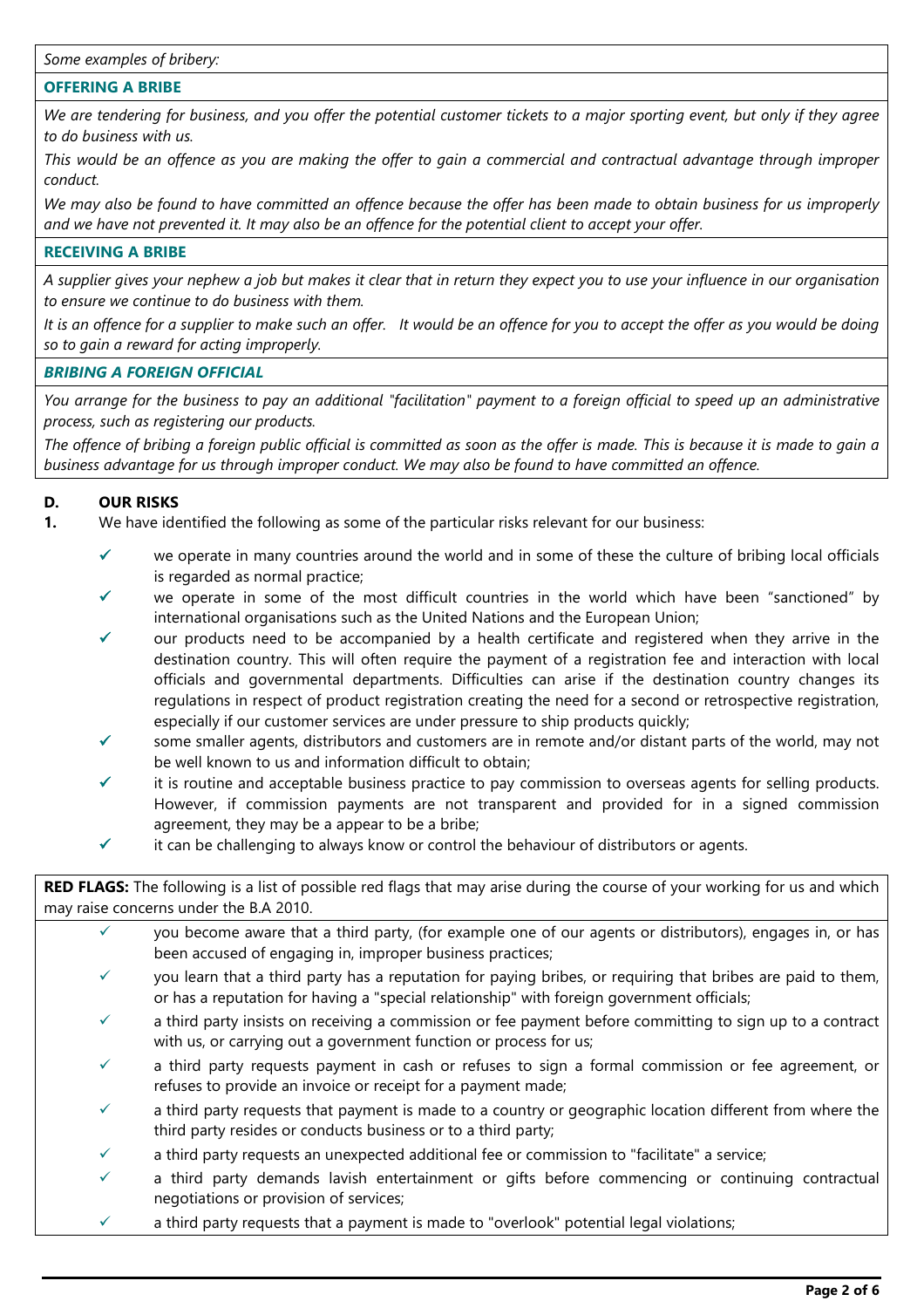**RED FLAGS** (continued)

- $\checkmark$  an agent or distributor appears to be unusually connected to the end user or have a business interest in the end user which may be a conflict of interest;
- a third party requests that you provide employment or some other advantage to a friend or relative; you receive an invoice from a third party that appears to be non-standard or customised;
- a third party insists on the use of side letters or refuses to put terms agreed in writing;
- you notice that we have been invoiced for a commission or fee payment that appears large given the amount of product sold;
- a third party requests or requires the use of an agent, intermediary, consultant, distributor or supplier that is not typically used by or known to us.
- $\checkmark$  you are offered an unusually generous gift or offered lavish hospitality by a third party

*The list is not intended to be exhaustive and is for illustrative purposes only.*

*Should you encounter any of these red flags or other actual or perceived risks while working for us, you must report them promptly to a Senior Manager.* 

- **2.** To address our risks, we:
	- $\checkmark$  have measures in place so that new customer accounts for both new distributors and new end users cannot be created until we have key information about their ownership. We require details about the company's directors, partners and main shareholders including their names, date and places of birth and passport or ID numbers;
	- $\checkmark$  ensure that new customer accounts cannot be created until our finance have obtained credit checks, credit references and, if appropriate, performed a sanctions check;
	- use the 'New Customer Accounts Form' which for all new customers, which also sets out our Code of Conduct and requires new customers to acknowledge receipt of the Code of Conduct;
	- ensure that where agents are to be paid commission they are subject to due diligence checks, sign a formal Commission Agreement which out the commission structure and refers them to our Code of Conduct.
	- all Commission Agreements are approved by the Group Finance Director and Group Commercial Director, we retain copies of all Commission Agreements and commission will only be paid to agents when the agreed process has been adhered to.

# **E. WHAT YOU MUST NOT DO**

- **1.** It is not acceptable for you (or someone on your behalf) to:
	- **1.1.** give, promise to give, or offer, a payment, gift, hospitality or other advantage with the expectation of that person acting improperly or hope that a business advantage will be received, or to reward a business advantage already given through improper conduct;
	- **1.2.** give or accept a gift or hospitality or other advantage during any commercial negotiations or tender process, if this could be perceived as intended or likely to influence the outcome. However, please refer to 'Section [H'](#page-3-0) below regarding what is allowed;
	- **1.3.** accept a payment, gift or hospitality or other advantage from a third party that you know, or suspect, is offered with the expectation that we will provide a business advantage for them or anyone else in return;
	- **1.4.** accept hospitality from a third party that is unduly lavish or extravagant under the circumstances, offer or accept a gift to or from government officials or representatives, politicians or political parties, without the prior approval of the Corporate Responsibility Director;
	- **1.5.** threaten or retaliate against another individual who has refused to commit a bribery offence or who has raised concerns under this Policy; or
	- **1.6.** engage in any other activity that might lead to a breach of this Policy.

# **F. FACILITATION PAYMENTS AND KICKBACKS**

- **1.** We do not make, and will not accept, facilitation payments or "kickbacks" of any kind. It is strictly prohibited for any facilitation payments to be made by any employee of Anpario or by anyone else on behalf of the Company.
- **2. Facilitation payments**, also known as "back-handers" or "grease payments", are typically small, unofficial payments made to secure or expedite a routine or necessary action (for example by a government official). They are not common in the UK but are common in many of the jurisdictions in which we operate.
- **3. Kickbacks** are typically payments made in return for a business favour or advantage.
- **4.** You must not engage in any activity that might lead to a facilitation payment or kickback being made or accepted by us or on our behalf, or that might suggest that such a payment will be made or accepted. If you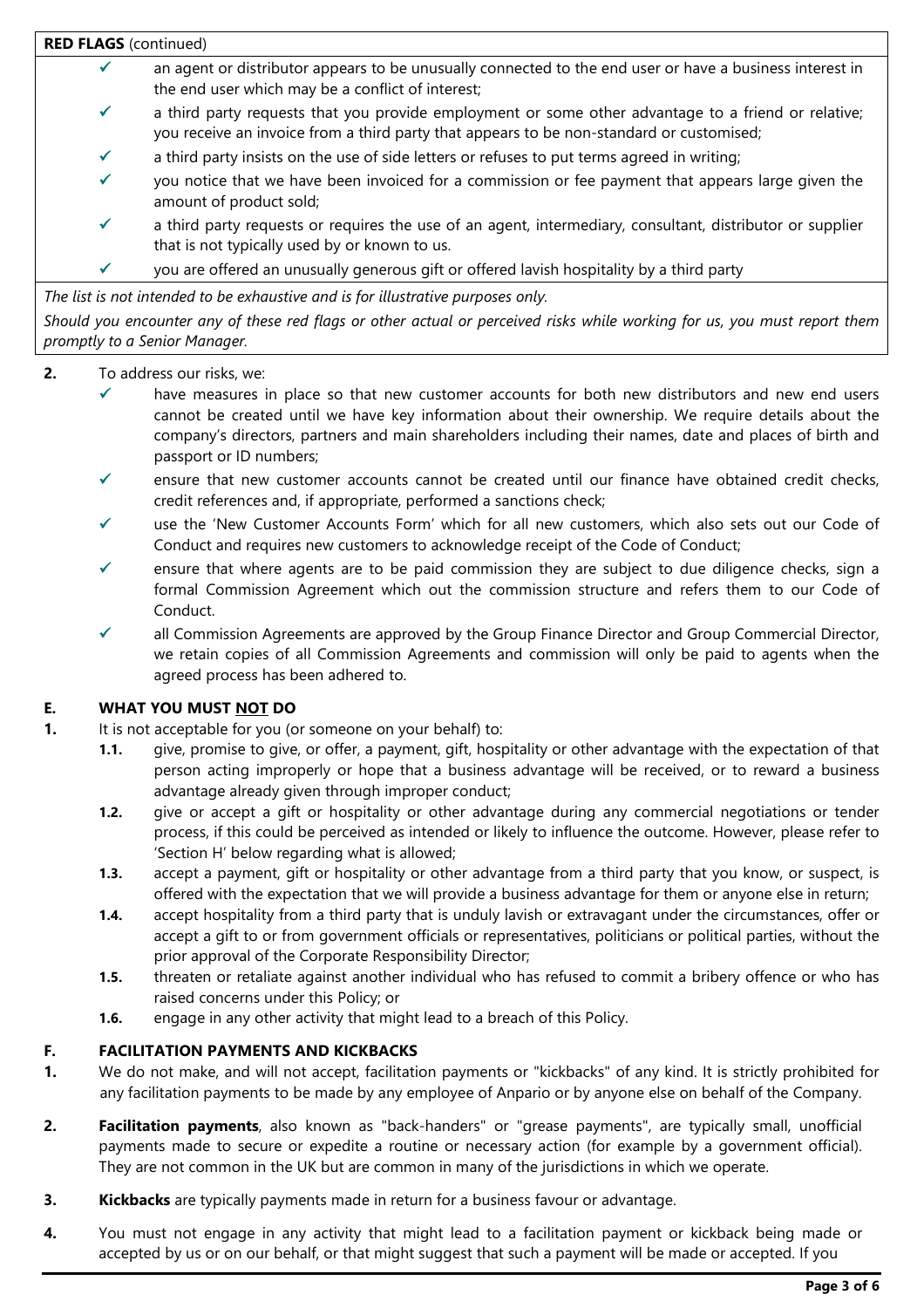are asked to make a payment on our behalf, you should always be mindful of what the payment is for and whether the amount requested is proportionate to the goods or services provided. You should always ask for a receipt which details the reason for the payment. If you have any suspicions, concerns or queries regarding a payment, you should raise these with a Senior Manager who must then immediately report the matter to the Corporate Responsibility Director.

# **G. GIFTS, HOSPITALITY AND EXPENSES**

- **1.** This Policy allows reasonable, appropriate and proportionate hospitality or entertainment given to, or received from, third parties for the purposes of:
	- $\checkmark$  establishing or maintaining good business relationships;
	- $\checkmark$  improving or maintaining our image or reputation; or
	- $\checkmark$  marketing or presenting our products and/or services effectively.

# **2.** Entertainment or hospitality:

- **2.1.** may only be accepted if it is not unduly extravagant or lavish; and
- **2.2.** may only be provided if it has pre-approved by a senior manager or an executive director. Details of the hospitality or entertainment must be fully recorded and submitted to the finance department as soon as possible. This will form part of a log, which will be reviewed by the Corporate Responsibility Director.
- **3.** The giving and accepting of gifts is allowed if the following requirements are met:
	- $\checkmark$  it is not made with the intention of influencing a third party to obtain or retain business or a business advantage, or to reward the provision or retention of business or a business advantage, or in explicit or implicit exchange for favours or benefits;
	- it is given in our name, not in your name;
	- $\checkmark$  it does not include cash or a cash equivalent (such as gift certificates or vouchers);
	- it is appropriate in the circumstances, taking account of the reason for the gift, its timing and value. For example, in the UK it is customary for small gifts to be given at Christmas;
	- $\checkmark$  it is given openly, not secretly;
	- it complies with any applicable local law; and
	- it is done in accordance with this Policy.

# **If you have any questions or concerns raise these with your manager or the Corporate Responsibility Director before taking action.**

- **4.** The following are usually acceptable:
	- $\checkmark$  promotional gifts of low value such as branded stationery to or from existing customers, suppliers and business partners will usually be acceptable;
	- $\checkmark$  reimbursing a third party's expenses, or accepting an offer to reimburse our expenses (for example, the costs of hosting or attending a technical seminar or a business meeting) would not usually amount to bribery;
	- $\checkmark$  hosting a factory visit or product training either by Anpario or for product training.
- **5.** We understand that practice varies between countries and regions and what may be normal and acceptable in one region may not be in another. The test to be applied is whether in all the circumstances the gift, hospitality or payment is reasonable and justifiable. The intention behind it should always be considered.
- **6.** All or any business expenses claimed or paid must be accompanied by corresponding documentary evidence, such as invoices or receipts. A payment in excess of genuine and reasonable business expenses (such as the cost of an extended and/or unconnected hotel stay) is not acceptable.

# <span id="page-3-0"></span>**H. DONATIONS**

- **1.** We do not make contributions to political parties. Occasionally we may make charitable donations provided they do not breach the B.A. 2010 or laws and practices in the country where they are made.
- **2.** No donation must be offered or made without the prior approval of the Corporate Responsibility Director and an Executive Director.

# **I. RECORD-KEEPING**

- **1.** We must keep financial records and have appropriate internal controls in place which will evidence the business reason for making payments to third parties.
- **2.** All hospitality, entertainment or gifts given or received by you must be recorded on a monthly basis in the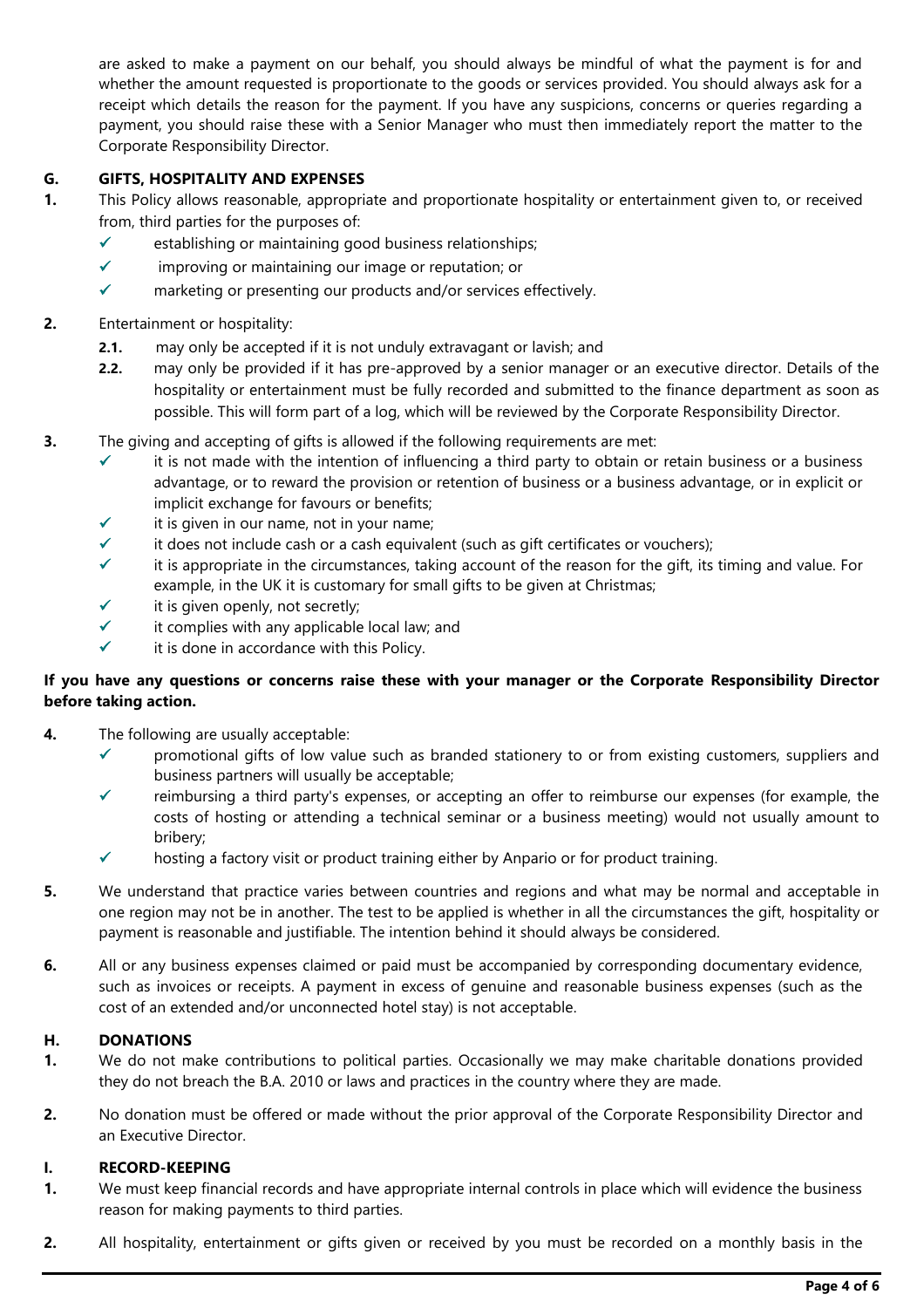'Hospitality, Entertaining and Gifts Register' which will be reviewed regularly by the Corporate Responsibility Director.

- **3.** You must submit all expenses claims relating to hospitality, gifts or payments to third parties in accordance with our 'Expenses Policy' and record the reason for expenditure.
- **4.** All accounts, invoices, and other records relating to dealings with third parties including suppliers, agents, distributors and customers should be prepared with strict accuracy and completeness. Accounts must not be kept "off-book" to facilitate or conceal improper payments.

# **J. TRAINING AND COMMUNICATION**

- **1.** Training on this Policy forms part of the induction process for all individuals who work for us, and regular training will be provided as necessary.
- **2.** Our zero tolerance approach to bribery and corruption must be communicated to all agents, distributors, suppliers, and business partners at the outset of our business relationship with them and as appropriate during the relationship.

### **K. BREACHES OF THIS POLICY**

- **1.** Any employee who breaches this Policy will face disciplinary action which could result in dismissal for misconduct or gross misconduct.
- **2.** We may terminate our relationship with individuals and organisations working on our behalf if they act in a way inconsistent with this Policy.

### **L. HOW TO RAISE A CONCERN**

- **1.** You are encouraged to raise concerns about any issue or suspicion of bribery or corruption at the earliest possible stage.
- **2.** Any employee must, for the avoidance of doubt, report their own wrong doing.
- **3.** If you are offered a bribe, or are asked to make one, or if you believe or suspect that any bribery, corruption or other breach of this Policy has occurred or may occur or are unsure about whether a particular act constitutes bribery or corruption you must notify a Senior Manager who will then immediately declare the matter to the Corporate Responsibility Director.

#### **M. PROTECTION**

- **1.** Individuals who refuse to accept or offer a bribe, or who raise concerns or report another's wrongdoing, are sometimes worried about possible repercussions. We aim to encourage openness and will support anyone who raises genuine concerns in good faith under this Policy whether or not those concerns turn out to be mistaken.
- **2.** We are committed to ensuring no one suffers any detrimental treatment as a result of refusing to take part in bribery or corruption, or because they report in good faith a suspicion that an actual or potential bribery or other corruption offence has taken place or may take place in the future.
- **3.** Detrimental treatment includes dismissal, disciplinary action, threats or other unfavourable treatment connected with raising a concern. If you believe that you have suffered any such treatment you should inform the Corporate Responsibility Director immediately. If the matter is not remedied, you should raise it formally using the Grievance Procedure.

# **N. WHO IS RESPONSIBLE?**

- **1.** Board of Directors: has overall responsibility for ensuring this Policy fulfils our legal and ethical obligations, and that all those under our control comply with it.
- **2.** Corporate Responsibility Director: has primary and day-to-day responsibility for implementing this Policy, monitoring its use and effectiveness, dealing with any queries about it, and auditing internal control systems and procedures to ensure they are effective in countering bribery and corruption
- **3.** Management at all levels are responsible for ensuring those reporting to them understand and comply with this Policy and are given adequate and regular training on it.
- **4.** You: have a responsibility to be aware of and follow this Policy. You are invited to comment on this Policy and suggest ways in which it might be improved. Comments, suggestions and queries should be addressed to the Corporate Responsibility Director.